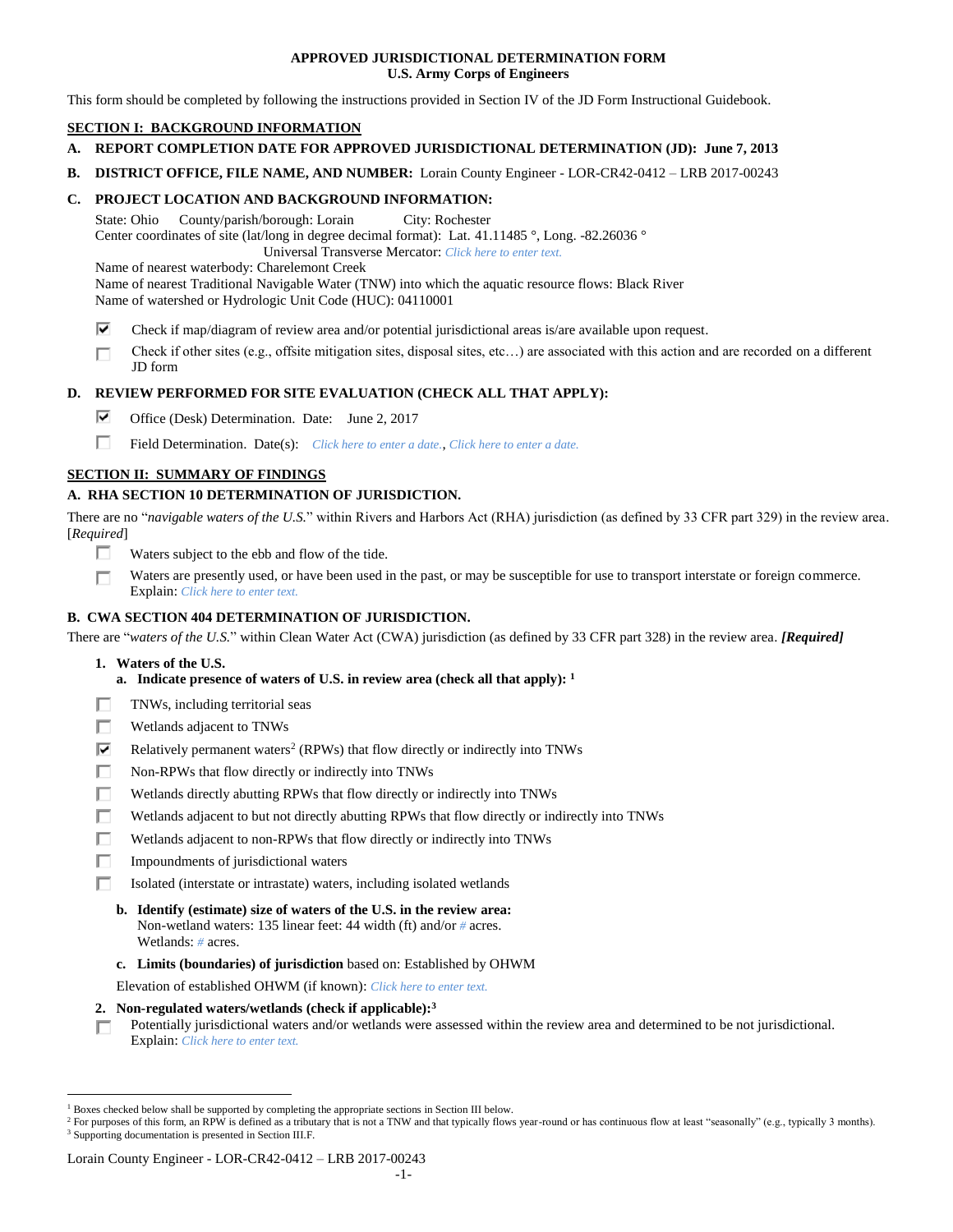## **SECTION III: CWA ANALYSIS**

## **A. TNWs AND WETLANDS ADJACENT TO TNWs**

**The agencies will assert jurisdiction over TNWs and wetlands adjacent to TNWs. If the aquatic resource is a TNW, complete Section III.A.1 and Section III.D.1. only; if the aquatic resource is a wetland adjacent to a TNW, complete Sections III.A.1 and 2 and Section III.D.1.; otherwise, see Section III.B below**.

- **1. TNW**  Identify TNW: *Click here to enter text.* Summarize rationale supporting determination: *Click here to enter text.*
- **2. Wetland adjacent to TNW**

## Summarize rationale supporting conclusion that wetland is "adjacent": *Click here to enter text.*

## **B. CHARACTERISTICS OF TRIBUTARY (THAT IS NOT A TNW) AND ITS ADJACENT WETLANDS (IF ANY):**

**This section summarizes information regarding characteristics of the tributary and its adjacent wetlands, if any, and it helps determine whether or not the standards for jurisdiction established under Rapanos have been met.** 

**The agencies will assert jurisdiction over non-navigable tributaries of TNWs where the tributaries are "relatively permanent waters" (RPWs), i.e. tributaries that typically flow year-round or have continuous flow at least seasonally (e.g., typically 3 months). A wetland that directly abuts an RPW is also jurisdictional. If the aquatic resource is not a TNW, but has year-round (perennial) flow, skip to Section III.D.2. If the aquatic resource is a wetland directly abutting a tributary with perennial flow, skip to Section III.D.4.**

**A wetland that is adjacent to but that does not directly abut an RPW requires a significant nexus evaluation. Corps districts and EPA regions will include in the record any available information that documents the existence of a significant nexus between a relatively permanent tributary that is not perennial (and its adjacent wetlands if any) and a traditional navigable water, even though a significant nexus finding is not required as a matter of law.**

**If the waterbody<sup>4</sup> is not an RPW, or a wetland directly abutting an RPW, a JD will require additional data to determine if the waterbody has a significant nexus with a TNW. If the tributary has adjacent wetlands, the significant nexus evaluation must consider the tributary in combination with all of its adjacent wetlands. This significant nexus evaluation that combines, for analytical purposes, the tributary and all of its adjacent wetlands is used whether the review area identified in the JD request is the tributary, or its adjacent wetlands, or both. If the JD covers a tributary with adjacent wetlands, complete Section III.B.1 for the tributary, Section III.B.2 for any onsite wetlands, and Section III.B.3 for all wetlands adjacent to that tributary, both onsite and offsite. The determination whether a significant nexus exists is determined in Section III.C below.**

**1. Characteristics of non-TNWs that flow directly or indirectly into TNW**

**(i) General Area Conditions:**

Watershed size: *# Choose an item.* Drainage area: *# Choose an item.*

Average annual rainfall: *#* inches Average annual snowfall: *#* inches

#### **(ii) Physical Characteristics:**

- (a) Relationship with TNW:
	- $\Box$  Tributary flows directly into TNW.
	- Tributary flows through *Choose an item.* tributaries before entering TNW.

| Project waters are <i>Choose an item</i> , river miles from TNW.                      |  |
|---------------------------------------------------------------------------------------|--|
| Project waters are <i>Choose an item</i> , river miles from RPW.                      |  |
| Project waters are <i>Choose an item.</i> aerial (straight) miles from TNW.           |  |
| Project waters are <i>Choose an item.</i> aerial (straight) miles from RPW.           |  |
| Project waters cross or serve as state boundaries. Explain: Click here to enter text. |  |

Identify flow route to TNW<sup>5</sup>: Click here to enter text. Tributary stream order, if known: *Click here to enter text.*

(b) General Tributary Characteristics (check all that apply):

**Tributary** is: □ Natural

- П Artificial (man-made). Explain: *Click here to enter text.*
- П. Manipulated (man-altered). Explain: *Click here to enter text.*

 $\overline{a}$ 

 $4$  Note that the Instructional Guidebook contains additional information regarding swales, ditches, washes, and erosional features generally and in the arid West. <sup>5</sup> Flow route can be described by identifying, e.g., tributary a, which flows through the review area, to flow into tributary b, which then flows into TNW.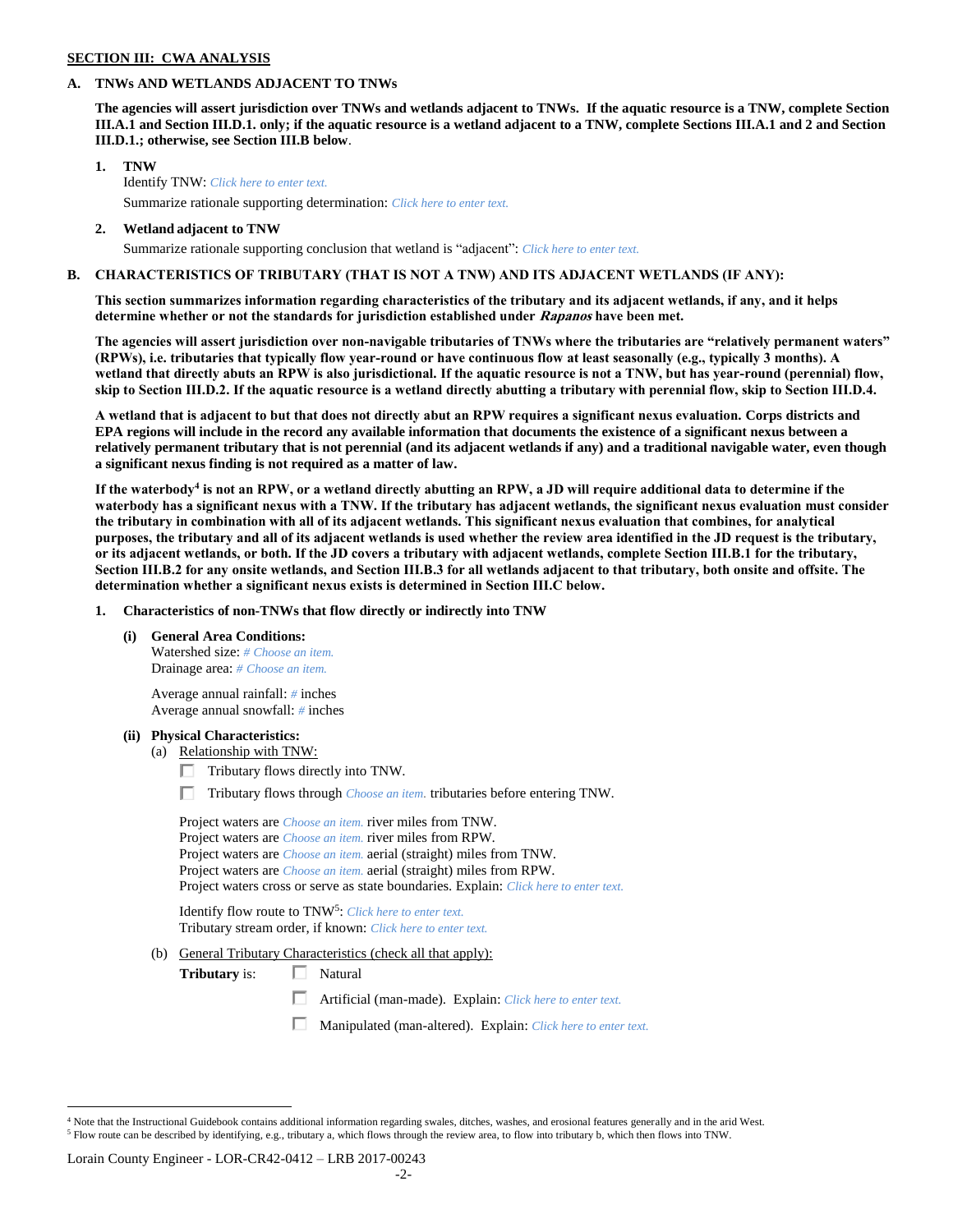|                                                                                                                                                                                                                                                                 |                                                                                                                              | <b>Tributary</b> properties with respect to top of bank (estimate):<br>Average width: # feet<br>Average depth: # feet<br>Average side slopes: Choose an item.               |                       |                                                     |         |                                                  |  |                                                                                                                                                                                                         |  |
|-----------------------------------------------------------------------------------------------------------------------------------------------------------------------------------------------------------------------------------------------------------------|------------------------------------------------------------------------------------------------------------------------------|-----------------------------------------------------------------------------------------------------------------------------------------------------------------------------|-----------------------|-----------------------------------------------------|---------|--------------------------------------------------|--|---------------------------------------------------------------------------------------------------------------------------------------------------------------------------------------------------------|--|
|                                                                                                                                                                                                                                                                 |                                                                                                                              | Primary tributary substrate composition (check all that apply):<br>Silts                                                                                                    | $\mathbf{L}$<br>Sands |                                                     |         |                                                  |  | Concrete                                                                                                                                                                                                |  |
|                                                                                                                                                                                                                                                                 |                                                                                                                              | Cobbles                                                                                                                                                                     | Gravel                |                                                     |         |                                                  |  | Muck                                                                                                                                                                                                    |  |
|                                                                                                                                                                                                                                                                 |                                                                                                                              | $\Box$ Bedrock                                                                                                                                                              | U                     | Vegetation. Type/% cover: Click here to enter text. |         |                                                  |  |                                                                                                                                                                                                         |  |
|                                                                                                                                                                                                                                                                 |                                                                                                                              | Other. Explain: Click here to enter text.                                                                                                                                   |                       |                                                     |         |                                                  |  |                                                                                                                                                                                                         |  |
|                                                                                                                                                                                                                                                                 |                                                                                                                              | Presence of run/riffle/pool complexes. Explain: Click here to enter text.<br>Tributary geometry: Choose an item.<br>Tributary gradient (approximate average slope): #%      |                       |                                                     |         |                                                  |  | Tributary condition/stability [e.g., highly eroding, sloughing banks]. Explain: Click here to enter text.                                                                                               |  |
| $(c)$ Flow:<br>Tributary provides for: Choose an item.<br>Estimate average number of flow events in review area/year: Choose an item.<br>Describe flow regime: Click here to enter text.<br>Other information on duration and volume: Click here to enter text. |                                                                                                                              |                                                                                                                                                                             |                       |                                                     |         |                                                  |  |                                                                                                                                                                                                         |  |
| <b>Surface flow is:</b> <i>Choose an item.</i> <b>Characteristics:</b> <i>Click here to enter text.</i>                                                                                                                                                         |                                                                                                                              |                                                                                                                                                                             |                       |                                                     |         |                                                  |  |                                                                                                                                                                                                         |  |
|                                                                                                                                                                                                                                                                 |                                                                                                                              | Subsurface flow: Choose an item. Explain findings: Click here to enter text.<br>$\Box$ Dye (or other) test performed: <i>Click here to enter text.</i>                      |                       |                                                     |         |                                                  |  |                                                                                                                                                                                                         |  |
|                                                                                                                                                                                                                                                                 |                                                                                                                              | Tributary has (check all that apply):<br>$\Box$ Bed and banks<br>$\Box$ OHWM <sup>6</sup> (check all indicators that apply):                                                |                       |                                                     |         |                                                  |  |                                                                                                                                                                                                         |  |
|                                                                                                                                                                                                                                                                 |                                                                                                                              | $\Box$ clear, natural line impressed on the bank $\Box$ the presence of litter and debris                                                                                   |                       |                                                     |         |                                                  |  |                                                                                                                                                                                                         |  |
|                                                                                                                                                                                                                                                                 |                                                                                                                              | $\Box$ changes in the character of soil                                                                                                                                     |                       |                                                     |         |                                                  |  | destruction of terrestrial vegetation                                                                                                                                                                   |  |
|                                                                                                                                                                                                                                                                 |                                                                                                                              | $\Box$ shelving                                                                                                                                                             |                       |                                                     | L.      | the presence of wrack line                       |  |                                                                                                                                                                                                         |  |
|                                                                                                                                                                                                                                                                 |                                                                                                                              | $\Box$ vegetation matted down, bent, or absent $\Box$                                                                                                                       |                       |                                                     |         | sediment sorting                                 |  |                                                                                                                                                                                                         |  |
|                                                                                                                                                                                                                                                                 |                                                                                                                              | $\Box$ leaf litter disturbed or washed away                                                                                                                                 |                       |                                                     | U       | scour                                            |  |                                                                                                                                                                                                         |  |
|                                                                                                                                                                                                                                                                 |                                                                                                                              | $\Box$ sediment deposition                                                                                                                                                  |                       |                                                     | L.      |                                                  |  | multiple observed or predicted flow events                                                                                                                                                              |  |
|                                                                                                                                                                                                                                                                 |                                                                                                                              | $\Box$ water staining                                                                                                                                                       |                       |                                                     |         |                                                  |  | abrupt change in plant community Click here to enter text.                                                                                                                                              |  |
|                                                                                                                                                                                                                                                                 | other (list): <i>Click here to enter text.</i><br>$\Box$ Discontinuous OHWM. <sup>7</sup> Explain: Click here to enter text. |                                                                                                                                                                             |                       |                                                     |         |                                                  |  |                                                                                                                                                                                                         |  |
|                                                                                                                                                                                                                                                                 |                                                                                                                              | $\Box$ High Tide Line indicated by:<br>$\Box$ oil or scum line along shore objects<br>$\Box$ fine shell or debris deposits (foreshore)<br>physical markings/characteristics |                       |                                                     | ш<br>L. | survey to available datum;<br>physical markings; |  | If factors other than the OHWM were used to determine lateral extent of CWA jurisdiction (check all that apply):<br>Mean High Water Mark indicated by:<br>vegetation lines/changes in vegetation types. |  |
|                                                                                                                                                                                                                                                                 |                                                                                                                              | tidal gauges<br>other (list): Click here to enter text.                                                                                                                     |                       |                                                     |         |                                                  |  |                                                                                                                                                                                                         |  |
|                                                                                                                                                                                                                                                                 |                                                                                                                              | <b>Chemical Characteristics:</b>                                                                                                                                            |                       |                                                     |         |                                                  |  | Characterize tributary (e.g., water color is clear, discolored, oily film; water quality; general watershed characteristics, etc.                                                                       |  |

rize tributary (e.g., water color is clear, discolored, oily film; water quality; general watershed characteristics, etc.). Explain: *Click here to enter text.*

Identify specific pollutants, if known: *Click here to enter text.*

**(iii)** 

 $\overline{a}$ 

<sup>6</sup>A natural or man-made discontinuity in the OHWM does not necessarily sever jurisdiction (e.g., where the stream temporarily flows underground, or where the OHWM has been removed by development or agricultural practices). Where there is a break in the OHWM that is unrelated to the waterbody's flow regime (e.g., flow over a rock outcrop or through a culvert), the agencies will look for indicators of flow above and below the break. 7 Ibid.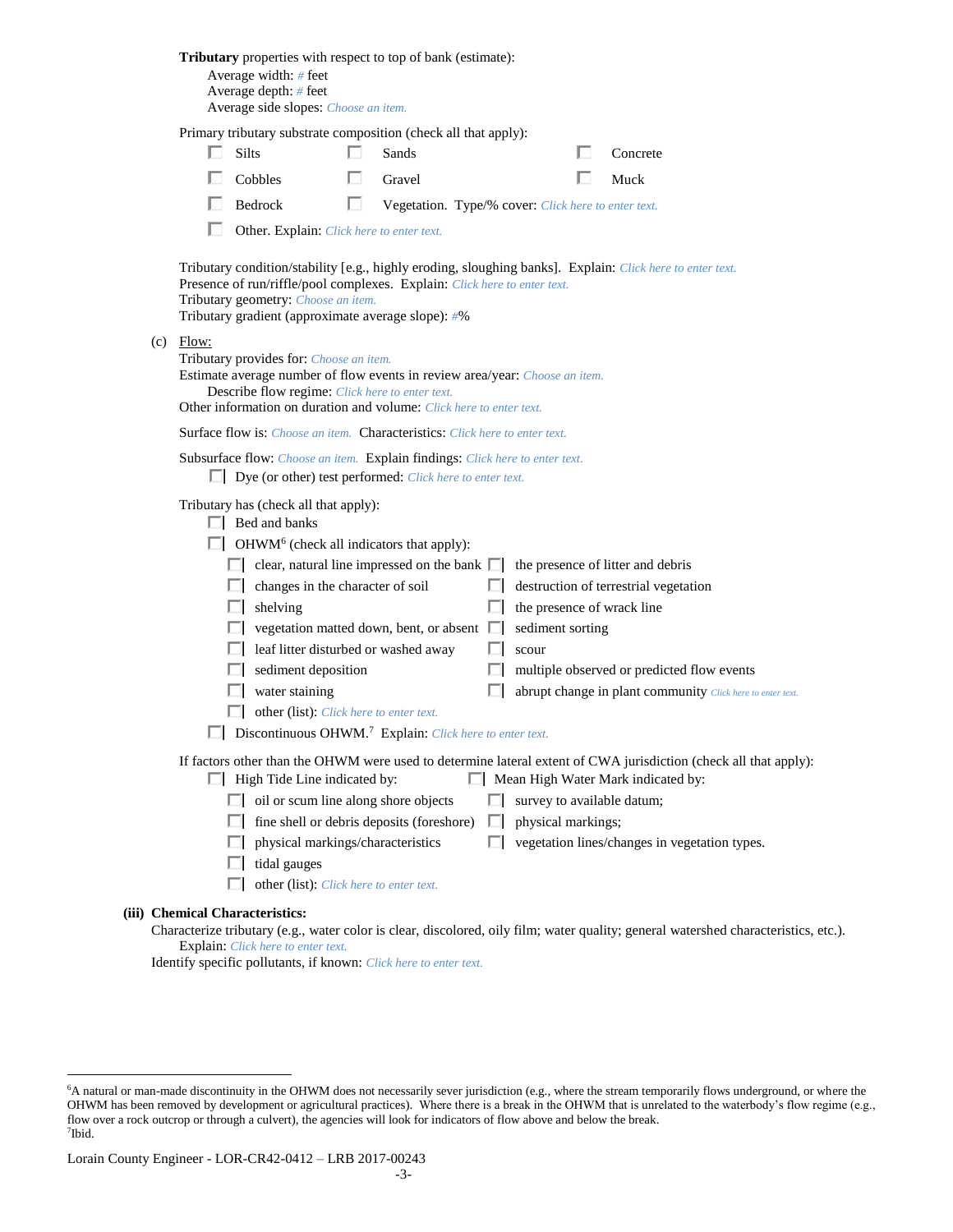## **(iv) Biological Characteristics. Channel supports (check all that apply):**

- Riparian corridor. Characteristics (type, average width): *Click here to enter text.*
- Wetland fringe. Characteristics: *Click here to enter text.*
- $\Box$  Habitat for:
	- Federally Listed species. Explain findings: *Click here to enter text.*
	- П. Fish/spawn areas. Explain findings: *Click here to enter text.*
	- П. Other environmentally-sensitive species. Explain findings: *Click here to enter text.*
	- П. Aquatic/wildlife diversity. Explain findings: *Click here to enter text.*

#### **2. Characteristics of wetlands adjacent to non-TNW that flow directly or indirectly into TNW**

#### **(i) Physical Characteristics:**

- (a) General Wetland Characteristics:
	- Properties:

Wetland size: *#* acres Wetland type. Explain: *Click here to enter text.*

Wetland quality. Explain: *Click here to enter text.*

Project wetlands cross or serve as state boundaries. Explain: *Click here to enter text.*

(b) General Flow Relationship with Non-TNW: Flow is: *Choose an item.* Explain: *Click here to enter text.*

Surface flow is: *Choose an item.* Characteristics: *Click here to enter text.*

Subsurface flow: *Choose an item.* Explain findings: *Click here to enter text.*

Dye (or other) test performed: *Click here to enter text.*

#### (c) Wetland Adjacency Determination with Non-TNW:

- $\Box$  Directly abutting
- Not directly abutting
	- Discrete wetland hydrologic connection. Explain: *Click here to enter text.*
	- o I Ecological connection. Explain: *Click here to enter text.*
	- $\Box$ Separated by berm/barrier. Explain: *Click here to enter text.*
- (d) Proximity (Relationship) to TNW

Project wetlands are *Choose an item.* river miles from TNW. Project waters are *Choose an item.* aerial (straight) miles from TNW. Flow is from: *Choose an item.* Estimate approximate location of wetland as within the *Choose an item.* floodplain.

#### **(ii) Chemical Characteristics:**

Characterize wetland system (e.g., water color is clear, brown, oil film on surface; water quality; general watershed characteristics; etc.). Explain: *Click here to enter text.*

Identify specific pollutants, if known: *Click here to enter text.*

#### **(iii) Biological Characteristics. Wetland supports (check all that apply):**

- Riparian buffer. Characteristics (type, average width): *Click here to enter text.*
- Vegetation type/percent cover. Explain: *Click here to enter text.*
- $\Box$  Habitat for:
	- Federally Listed species. Explain findings: *Click here to enter text*.
	- Fish/spawn areas. Explain findings: *Click here to enter text*.
	- Other environmentally-sensitive species. Explain findings: *Click here to enter text.*
	- Aquatic/wildlife diversity. Explain findings: *Click here to enter text.*

#### **3. Characteristics of all wetlands adjacent to the tributary (if any)**

All wetland(s) being considered in the cumulative analysis: *Choose an item.* Approximately (*#*) acres in total are being considered in the cumulative analysis.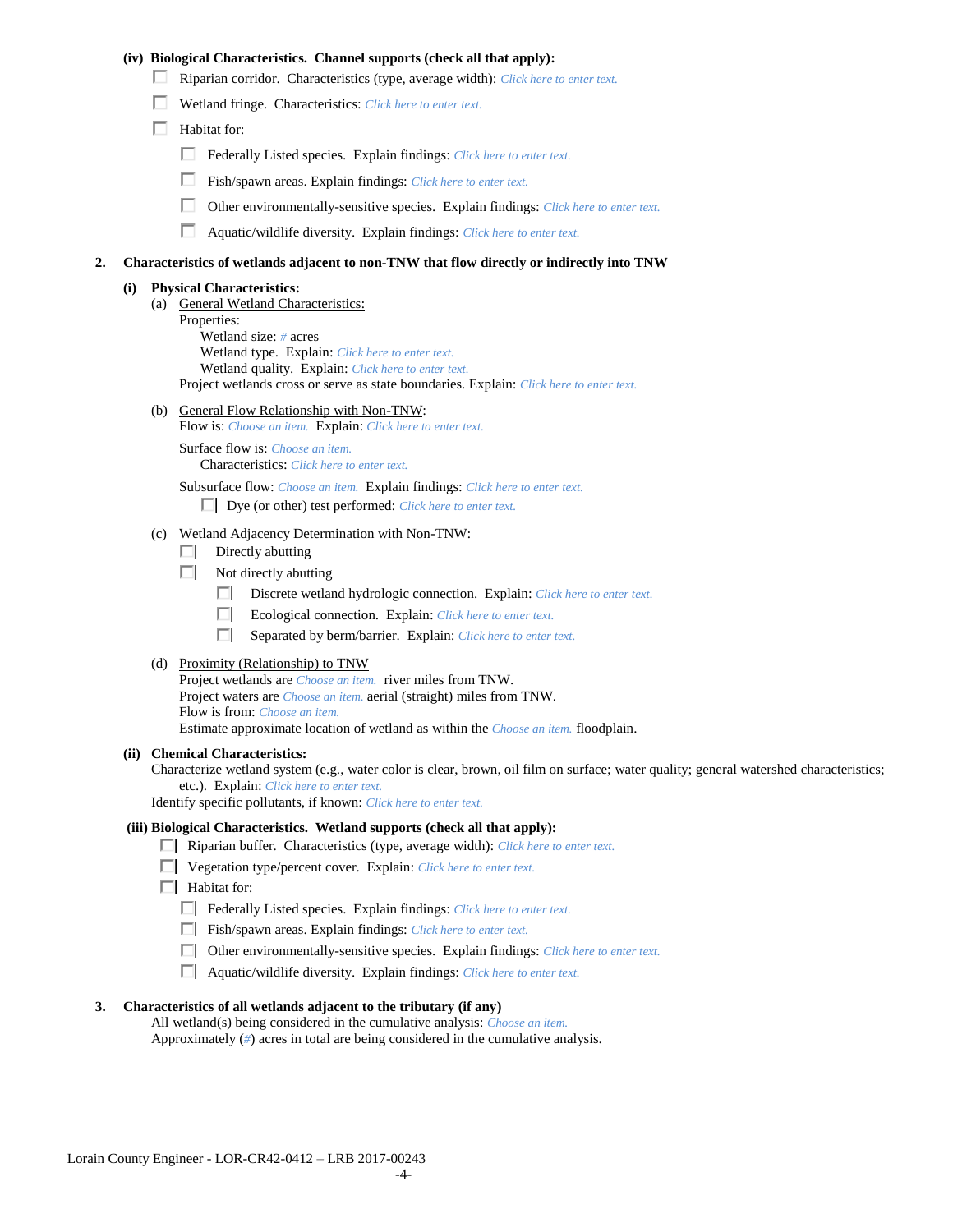For each wetland, specify the following:

| Directly abuts? $(Y/N)$ | Size (in acres) | Directly abuts? $(Y/N)$ | Size (in acres) |
|-------------------------|-----------------|-------------------------|-----------------|
|                         |                 |                         |                 |
| Y/N                     |                 | Y/N                     |                 |
| Y / N                   |                 | Y/N                     |                 |
|                         |                 | Y / N                   |                 |

Summarize overall biological, chemical and physical functions being performed: *Click here to enter text.*

## **C. SIGNIFICANT NEXUS DETERMINATION**

**A significant nexus analysis will assess the flow characteristics and functions of the tributary itself and the functions performed by any wetlands adjacent to the tributary to determine if they significantly affect the chemical, physical, and biological integrity of a TNW. For each of the following situations, a significant nexus exists if the tributary, in combination with all of its adjacent wetlands, has more than a speculative or insubstantial effect on the chemical, physical and/or biological integrity of a TNW. Considerations when evaluating significant nexus include, but are not limited to the volume, duration, and frequency of the flow of water in the tributary and its proximity to a TNW, and the functions performed by the tributary and all its adjacent wetlands. It is not appropriate to determine significant nexus based solely on any specific threshold of distance (e.g. between a tributary and its adjacent wetland or between a tributary and the TNW). Similarly, the fact an adjacent wetland lies within or outside of a floodplain is not solely determinative of significant nexus.** 

#### **Draw connections between the features documented and the effects on the TNW, as identified in the** *Rapanos* **Guidance and discussed in the Instructional Guidebook. Factors to consider include, for example:**

- Does the tributary, in combination with its adjacent wetlands (if any), have the capacity to carry pollutants or flood waters to TNWs, or to reduce the amount of pollutants or flood waters reaching a TNW?
- Does the tributary, in combination with its adjacent wetlands (if any), provide habitat and lifecycle support functions for fish and other species, such as feeding, nesting, spawning, or rearing young for species that are present in the TNW?
- Does the tributary, in combination with its adjacent wetlands (if any), have the capacity to transfer nutrients and organic carbon that support downstream foodwebs?
- Does the tributary, in combination with its adjacent wetlands (if any), have other relationships to the physical, chemical, or biological integrity of the TNW?

## *Note: the above list of considerations is not inclusive and other functions observed or known to occur should be documented below:*

- **1. Significant nexus findings for non-RPW that has no adjacent wetlands and flows directly or indirectly into TNWs.** Explain findings of presence or absence of significant nexus below, based on the tributary itself, then go to Section III.D: *Click here to enter text.*
- **2. Significant nexus findings for non-RPW and its adjacent wetlands, where the non-RPW flows directly or indirectly into TNWs.**  Explain findings of presence or absence of significant nexus below, based on the tributary in combination with all of its adjacent wetlands, then go to Section III.D: *Click here to enter text.*
- **3. Significant nexus findings for wetlands adjacent to an RPW but that do not directly abut the RPW.** Explain findings of presence or absence of significant nexus below, based on the tributary in combination with all of its adjacent wetlands, then go to Section III.D: *Click here to enter text.*

## **D. DETERMINATIONS OF JURISDICTIONAL FINDINGS. THE SUBJECT WATERS/WETLANDS ARE (CHECK ALL THAT APPLY):**

- **1. TNWs and Adjacent Wetlands.** Check all that apply and provide size estimates in review area:
	- TNWs: *#* linear feet *#* width (ft), Or, *#* acres.
	- Wetlands adjacent to TNWs: *#* acres.

## **2. RPWs that flow directly or indirectly into TNWs.**

- $\nabla$  Tributaries of TNWs where tributaries typically flow year-round are jurisdictional. Provide data and rationale indicating that tributary is perennial: The tributary is identified as a perennial water on the Nova, Ohio Quadrangle, on the USGS NHD, on the Lorain County Soil Survey (1976) and on the NWI map it is reported to be a R2UBH (riverine lower perennial, with an unconsolidated bottom and a permanently flooded water regime).
- $\Box$  Tributaries of TNW where tributaries have continuous flow "seasonally" (e.g., typically three months each year) are jurisdictional. Data supporting this conclusion is provided at Section III.B. Provide rationale indicating that tributary flows seasonally: *Click here to enter text.*.

Provide estimates for jurisdictional waters in the review area (check all that apply):

- Tributary waters:  $\#$  linear feet  $\#$  width (ft).
- Other non-wetland waters: *#* acres. Identify type(s) of waters: *Click here to enter text.*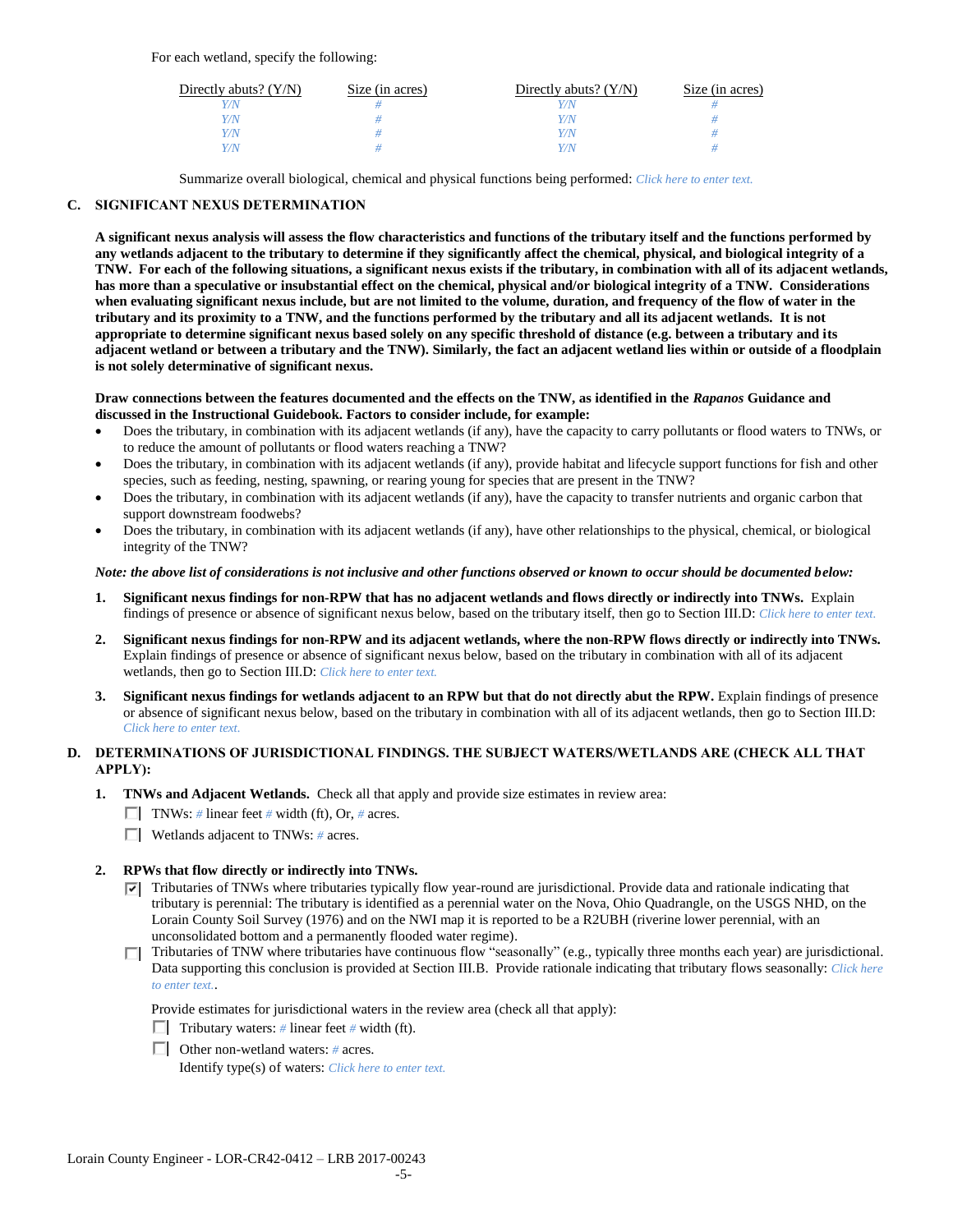## **3. Non-RPWs<sup>8</sup> that flow directly or indirectly into TNWs.**

 $\Box$  Waterbody that is not a TNW or an RPW, but flows directly or indirectly into a TNW, and it has a significant nexus with a TNW is jurisdictional. Data supporting this conclusion is provided at Section III.C.

Provide estimates for jurisdictional waters within the review area (check all that apply):

- **Tributary waters:** # linear feet # width (ft).
- Other non-wetland waters: *#* acres.
	- Identify type(s) of waters: *Click here to enter text.*

## **4. Wetlands directly abutting an RPW that flow directly or indirectly into TNWs.**

- Wetlands directly abut RPW and thus are jurisdictional as adjacent wetlands.
	- $\Box$  Wetlands directly abutting an RPW where tributaries typically flow year-round. Provide data and rationale indicating that tributary is perennial in Section III.D.2, above. Provide rationale indicating that wetland is directly abutting an RPW: *Click here to enter text.*
	- $\Box$  Wetlands directly abutting an RPW where tributaries typically flow "seasonally." Provide data indicating that tributary is seasonal in Section III.B and rationale in Section III.D.2, above. Provide rationale indicating that wetland is directly abutting an RPW: *Click here to enter text.*

Provide acreage estimates for jurisdictional wetlands in the review area: *#* acres.

- **5. Wetlands adjacent to but not directly abutting an RPW that flow directly or indirectly into TNWs.**
	- $\Box$  Wetlands that do not directly abut an RPW, but when considered in combination with the tributary to which they are adjacent and with similarly situated adjacent wetlands, have a significant nexus with a TNW are jurisidictional. Data supporting this conclusion is provided at Section III.C.

Provide acreage estimates for jurisdictional wetlands in the review area: *#* acres.

- **6. Wetlands adjacent to non-RPWs that flow directly or indirectly into TNWs.** 
	- □ Wetlands adjacent to such waters, and have when considered in combination with the tributary to which they are adjacent and with similarly situated adjacent wetlands, have a significant nexus with a TNW are jurisdictional. Data supporting this conclusion is provided at Section III.C.

Provide estimates for jurisdictional wetlands in the review area: *#* acres.

## **7. Impoundments of jurisdictional waters. 9**

As a general rule, the impoundment of a jurisdictional tributary remains jurisdictional.

- Demonstrate that impoundment was created from "waters of the U.S.," or
- Demonstrate that water meets the criteria for one of the categories presented above (1-6), or
- П. Demonstrate that water is isolated with a nexus to commerce (see E below).
- **E. ISOLATED [INTERSTATE OR INTRA-STATE] WATERS, INCLUDING ISOLATED WETLANDS, THE USE, DEGRADATION OR DESTRUCTION OF WHICH COULD AFFECT INTERSTATE COMMERCE, INCLUDING ANY SUCH WATERS (CHECK ALL THAT APPLY):<sup>10</sup>**
	- $\Box$  which are or could be used by interstate or foreign travelers for recreational or other purposes.
	- $\Box$  from which fish or shellfish are or could be taken and sold in interstate or foreign commerce.
	- $\Box$  which are or could be used for industrial purposes by industries in interstate commerce.
	- Interstate isolated waters.Explain: *Click here to enter text.*
	- Other factors.Explain: *Click here to enter text.*

#### **Identify water body and summarize rationale supporting determination:** *Click here to enter text.*

Provide estimates for jurisdictional waters in the review area (check all that apply):

- **Tributary waters:** # linear feet # width (ft).
- Other non-wetland waters: *#* acres.

Identify type(s) of waters: *Click here to enter text.*

Wetlands: *#* acres.

 $\overline{a}$ <sup>8</sup>See Footnote # 3.

<sup>&</sup>lt;sup>9</sup> To complete the analysis refer to the key in Section III.D.6 of the Instructional Guidebook.

<sup>&</sup>lt;sup>10</sup> Prior to asserting or declining CWA jurisdiction based solely on this category, Corps Districts will elevate the action to Corps and EPA HQ for review consistent with the process described in the Corps/EPA *Memorandum Regarding CWA Act Jurisdiction Following Rapanos.*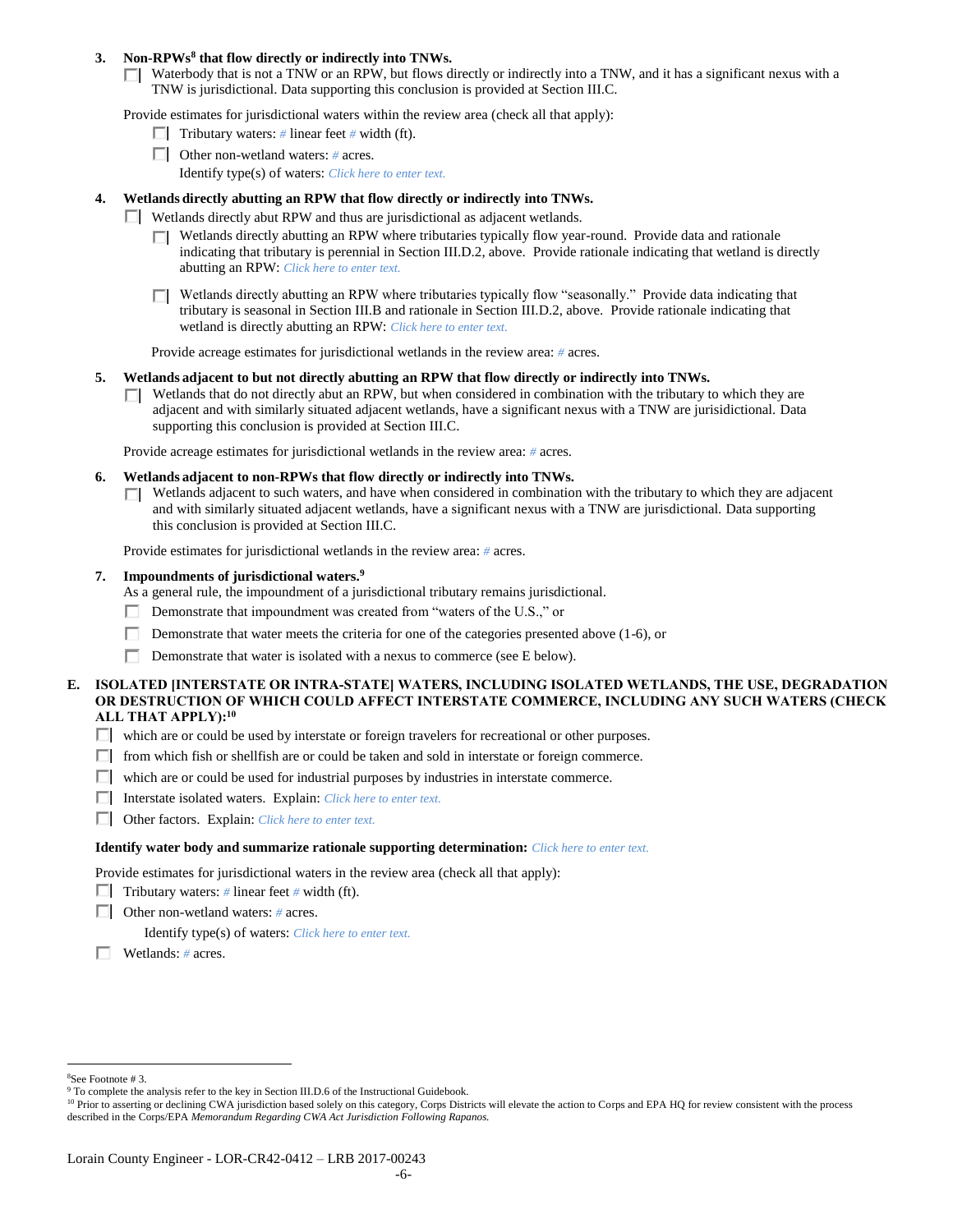| F. |   | NON-JURISDICTIONAL WATERS, INCLUDING WETLANDS (CHECK ALL THAT APPLY):                                                                                                                                                                                                                                                             |
|----|---|-----------------------------------------------------------------------------------------------------------------------------------------------------------------------------------------------------------------------------------------------------------------------------------------------------------------------------------|
|    |   | $\Box$ If potential wetlands were assessed within the review area, these areas did not meet the criteria in the 1987 Corps of Engineers<br>Wetland Delineation Manual and/or appropriate Regional Supplements.                                                                                                                    |
|    | □ | Review area included isolated waters with no substantial nexus to interstate (or foreign) commerce.                                                                                                                                                                                                                               |
|    |   | Prior to the Jan 2001 Supreme Court decision in "SWANCC," the review area would have been regulated based solely on the<br>"Migratory Bird Rule" (MBR).                                                                                                                                                                           |
|    | □ | Waters do not meet the "Significant Nexus" standard, where such a finding is required for jurisdiction. Explain: Click here to enter text.                                                                                                                                                                                        |
|    | п | Other: (explain, if not covered above): Click here to enter text.                                                                                                                                                                                                                                                                 |
|    |   | Provide acreage estimates for non-jurisdictional waters in the review area, where the sole potential basis of jurisdiction is the MBR factors<br>(i.e., presence of migratory birds, presence of endangered species, use of water for irrigated agriculture), using best professional judgment<br>(check all that apply):         |
|    |   | Non-wetland waters (i.e., rivers, streams): # linear feet # width (ft).                                                                                                                                                                                                                                                           |
|    |   | Lakes/ponds: $# \, \text{acres.}$                                                                                                                                                                                                                                                                                                 |
|    |   | Other non-wetland waters: # acres. List type of aquatic resource: Click here to enter text                                                                                                                                                                                                                                        |
|    |   | Wetlands: $#$ acres.                                                                                                                                                                                                                                                                                                              |
|    |   | Provide acreage estimates for non-jurisdictional waters in the review area that do not meet the "Significant Nexus" standard, where such a<br>finding is required for jurisdiction (check all that apply):<br>Non-wetland waters (i.e., rivers, streams): $#$ linear feet $#$ width (ft).                                         |
|    |   | Lakes/ponds: $# \, \text{acres.}$                                                                                                                                                                                                                                                                                                 |
|    |   | Other non-wetland waters: # acres. List type of aquatic resource: Click here to enter text                                                                                                                                                                                                                                        |
|    |   | Wetlands: $#$ acres.                                                                                                                                                                                                                                                                                                              |
|    |   |                                                                                                                                                                                                                                                                                                                                   |
|    |   | <b>SECTION IV: DATA SOURCES.</b>                                                                                                                                                                                                                                                                                                  |
|    |   | A. SUPPORTING DATA. Data reviewed for JD (check all that apply - checked items shall be included in case file and, where checked and<br>requested, appropriately reference sources below):<br>$\triangledown$ Maps, plans, plots or plat submitted by or on behalf of the applicant/consultant: Submitted with permit application |
|    | ш | Data sheets prepared/submitted by or on behalf of the applicant/consultant.                                                                                                                                                                                                                                                       |
|    |   | Office concurs with data sheets/delineation report.                                                                                                                                                                                                                                                                               |
|    |   | Office does not concur with data sheets/delineation report.                                                                                                                                                                                                                                                                       |
|    | П | Data sheets prepared by the Corps: Click here to enter text.                                                                                                                                                                                                                                                                      |
|    |   | Corps navigable waters' study: Click here to enter text.                                                                                                                                                                                                                                                                          |
|    | 罓 | U.S. Geological Survey Hydrologic Atlas: Nova, Quad                                                                                                                                                                                                                                                                               |
|    |   | $ \overline{v} $ USGS NHD data.                                                                                                                                                                                                                                                                                                   |
|    |   | $\Box$ USGS 8 and 12 digit HUC maps.                                                                                                                                                                                                                                                                                              |
|    | 罓 | U.S. Geological Survey map(s). Cite scale & quad name: Nova Quadrangle                                                                                                                                                                                                                                                            |
|    | ☞ | USDA Natural Resources Conservation Service Soil Survey. Citation: NRCS website and 1976 Lorain Co. Soil Survey                                                                                                                                                                                                                   |
|    | ⊽ | National wetlands inventory map(s). Cite name: NWI website                                                                                                                                                                                                                                                                        |
|    | п | State/Local wetland inventory map(s): Click here to enter text.                                                                                                                                                                                                                                                                   |
|    | п | FEMA/FIRM maps: Click here to enter text.                                                                                                                                                                                                                                                                                         |
|    |   | 100-year Floodplain Elevation is: Click here to enter text. (National Geodectic Vertical Datum of 1929)                                                                                                                                                                                                                           |
|    | ⊽ | Photographs: $\sqrt{\phantom{a}}$ Aerial (Name & Date): Google Earth – 1997, 2004 – 2006, 2009 – 2011 and 2015                                                                                                                                                                                                                    |
|    | O | or $\vert \triangledown \vert$ Other (Name & Date): Photo Study Log submitted with permit application date 2014 October                                                                                                                                                                                                           |
|    | п | Previous determination(s). File no. and date of response letter: Click here to enter text.                                                                                                                                                                                                                                        |
|    | ш | Applicable/supporting case law: Click here to enter text.                                                                                                                                                                                                                                                                         |
|    | г | Applicable/supporting scientific literature: Click here to enter text.                                                                                                                                                                                                                                                            |
|    |   | Other information (please specify): Click here to enter text.                                                                                                                                                                                                                                                                     |

## **B. ADDITIONAL COMMENTS TO SUPPORT JD:** *Click here to enter text.*